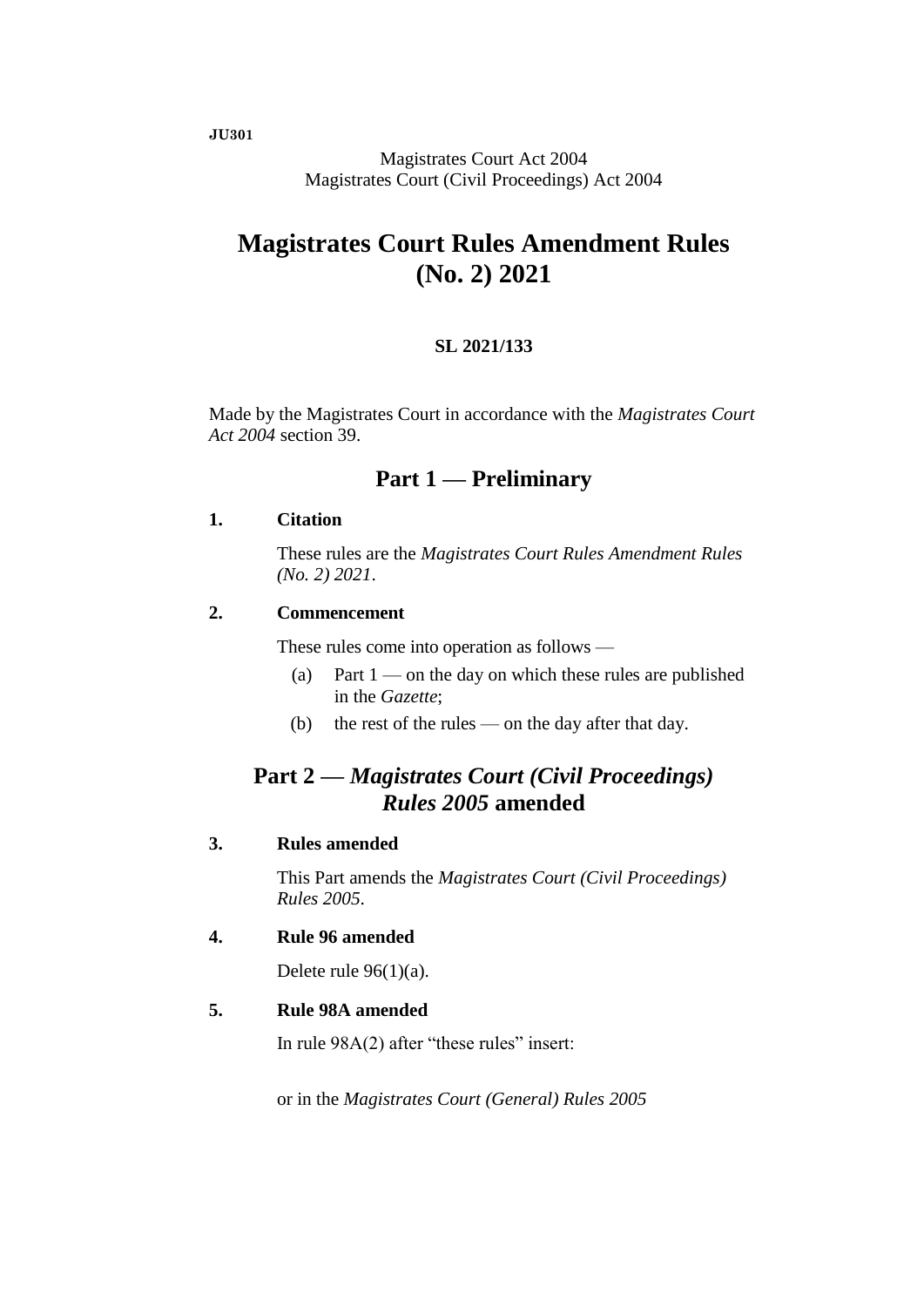## **Part 3 —** *Magistrates Court (General) Rules 2005* **amended**

#### **6. Rules amended**

This Part amends the *Magistrates Court (General) Rules 2005*.

#### **7. Rule 13A amended**

Delete rule 13A(6) and insert:

(6) A document lodged under this rule is taken to have been lodged on the day and at the time recorded by the ECMS.

#### **8. Rule 15A amended**

(1) In rule 15A(1) delete "to be issued to a person by the court" and insert:

required to be issued to a person by the Court

(2) In rule 15A(2) delete "court" and insert:

Court

Note: The heading to amended rule 15A is to read: **Documents issued by Court by means of ECMS**

#### **9. Rule 52 amended**

- (1) Delete rule 52(1a)(c) and insert:
	- (c) return 1 copy of the form to the applicant and issue 1 copy to the Commissioner of Police at least 5 clear days before the date set by the Court for the hearing of it.
- (2) Delete rule 52(2A)(c) and insert:
	- (c) return 1 copy of the form to the applicant and issue 1 copy to the Commissioner of Police at least 14 clear days before the date set by the Court for the hearing of it.
- (3) Delete rule  $52(2)(c)$  and insert: